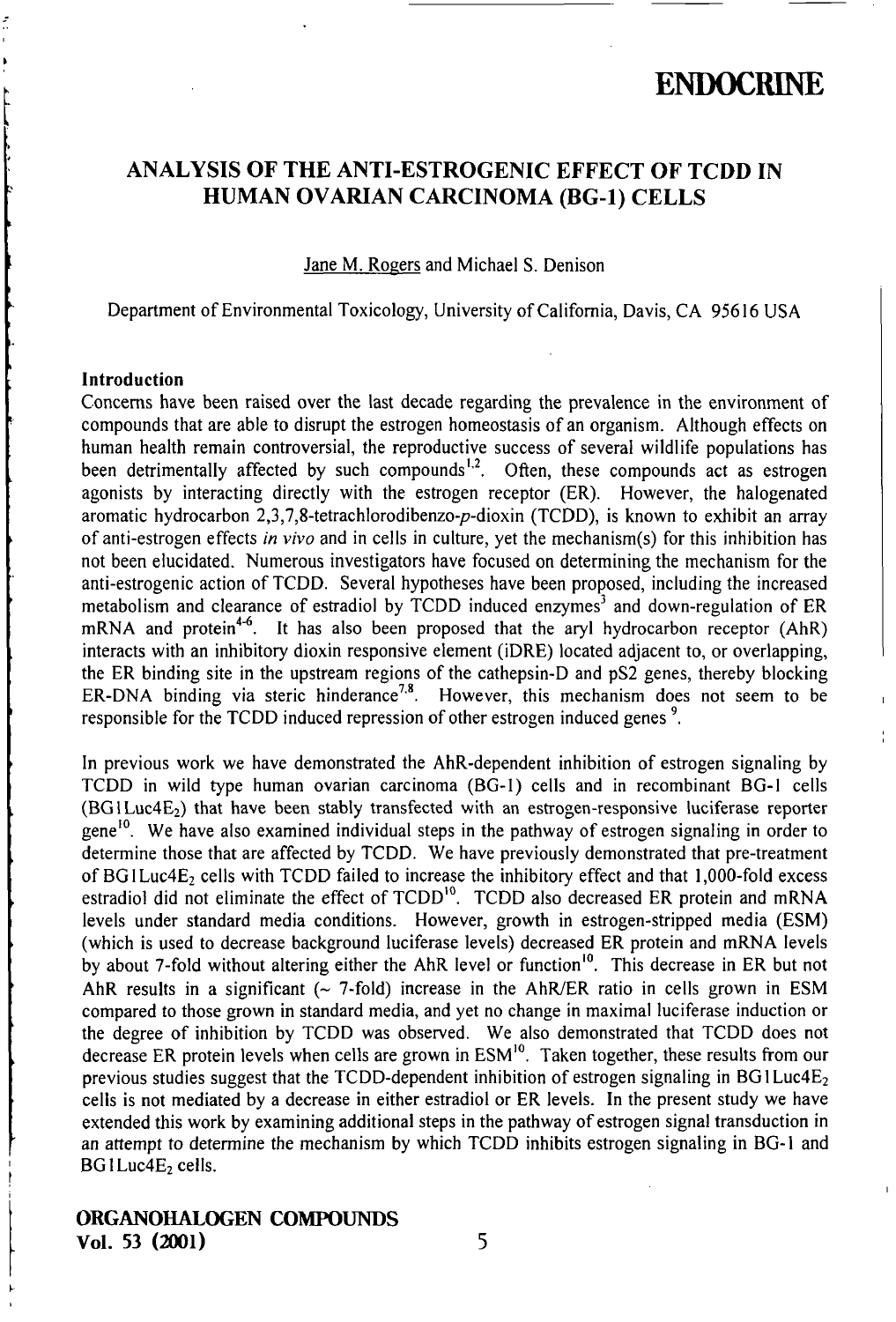#### Materials and Methods

Luciferase Expression Assay for BG1Luc4E, Cells. Cells were grown for 6 days in estrogen stripped media (ESM) (phenol red free MEM with 5% dextran-coated charcoal stripped FBS), with daily media changes. Cells were exposed to the indicated chemical for increasing amounts of time, followed by lysis and measurement of luciferase activity as described in detail".

Northem Blot Analvsis. RNA from treated cells was isolated using the RNeasy Mini Kit from Qiagen. Northern blot analysis was carried out on total RNA (20  $\mu$ g) as previously described<sup>12</sup>. The resulting blots were visualized by autoradiography and quantified using a Molecular Dynamics Phosphorlmager Sl, and pS2 values were normalized to those of GAPDH.

#### Results and Discussion

To determine how rapidly TCDD inhibits esfrogen-induced luciferase activity we analyzed the time-course of TCDD inhibition in BG1Luc4E<sub>2</sub> cells grown in ESM. In general, TCDD-dependent inhibition occurred between 7 hours and 18 hours after treatment (fig. 1). These results suggest that the effect of TCDD on estrogen-induced luciferase activity was not a direct, primary event, which would have been observed much earlier, but was the result of an indirect, secondary response. To further examine whether the anti-estrogenic action of TCDD in BG1Luc4E<sub>2</sub> cells is mediated directly by the AhR or indirectly by a TCDD-induced protein,  $BGLuc4E<sub>2</sub>$  cells were grown in standard media and the effect of the protein synthesis inhibitor cyclohexamide (CHX) on the TCDD-dependent inhibition of the endogenous estrogen-dependent pS2 gene expression was examined. TCDD reduced pS2 mRNA levels to 60% - 70% of that of DMSO treated cells, however, in the presence of cyclohexamide, TCDD did not significantly reduce pS2 mRNA levels as compared to the DMSO control (fig. 2). These data strongly support a role for a TCDDinduced protein as being responsible for mediating the inhibition of estrogen signaling in BG-1 cells.

A critical step in the pathway of estrogen signaling is the binding of the ER complex to DNA. To examine the effect of TCDD on ER-DNA binding we first determined whether the AhR could directly bind the estrogen responsive element (ERE) which was responsible for estrogen signaling in our reporter system. Although we observed that reticulocyte lysate expressed TCDD:AhR:Amt complex could bind to a  $[132P]$  DRE oligonucleotide, no TCDD-inducible protein-DNA complex was formed using a  $\int^{32}P$ ]-labelled oligonucleotide containing the ERE from the chicken vitellogenin A2 gene. We also examined the ability of nuclear proteins from control and TCDD treated  $BGLuc4E<sub>2</sub>$  cells, grown in standard media, to bind these oligonucleotides. As expected, a small TCDD induced protein-DNA band was formed with the  $\binom{32}{1}$  DRE oligonucleotide, however no TCDD-inducible AhR-DNA complex was formed with the chicken vitellogenin ERE. These results clearly indicate that the AhR does not bind, at least in vitro, to the ERE we have used in our system. The ER:ERE complex that formed was unaffected by TCDD treatment, indicating that, in vitro, TCDD does not alter binding of the ER to DNA, even though total cellular ER levels are decreased by approximately 40%<sup>10</sup>. We therefore propose a scenario for the inhibition of estrogen signaling by TCDD in  $BGLuc4E<sub>2</sub>$  cells which results from a TCDD- and AhR-dependent induction of an as yet, unknown "repressor" protein. Our data suggests that this TCDD-induced protein acts at a step that follows ER/DNA binding and most likely occurs at the transcriptional or post-transcriptional level. A model of the proposed mechanism of the anti-estrogenic action of TCDD in  $BGLuc4E_2$  cells is shown in figure 3.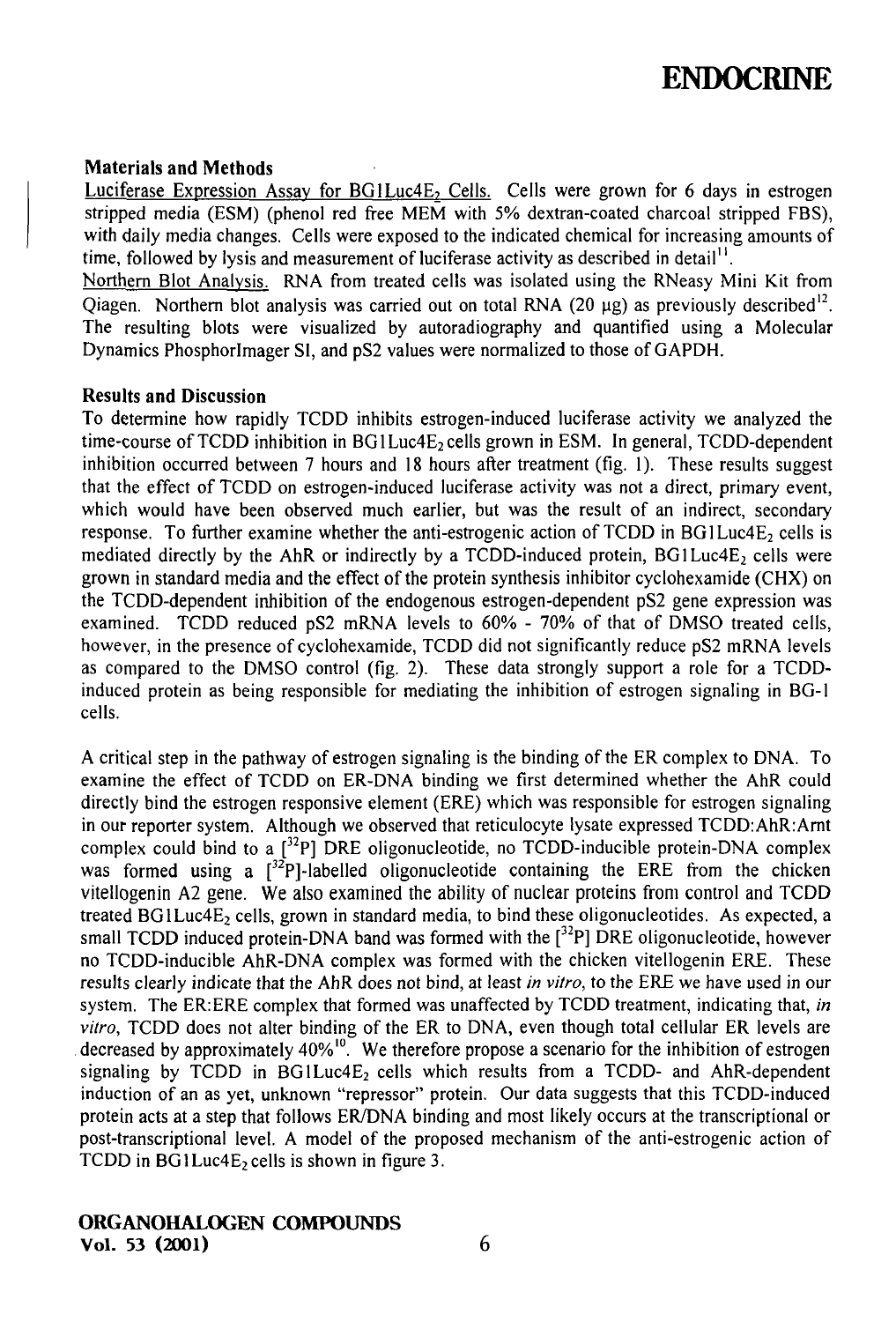#### Acknowledgments

This work is supported by the National Institutes of Health (ES07685, ES04699 and ES05707) (MSD) and a UC Toxic Substances Research and Teaching Program fellowship (JMR). We wish to thank Dr. George Clark (Xenobiotic Detection Systems) for the BG-1 cells. Dr. Larry



Hjelmeland (UC Davis) for GAPDH and Dr. William Helferich (University of Illinois) for pS2.

Figure 1. Time course of inhibition of estrogen-induced luciferase activity by TCDD in BG1Luc4E<sub>2</sub> cells. Cells were grown for 6 days in ESM and then treated with the indicated chemical for increasing amounts of time. Luciferase activity was determined as described. Values represent mean  $\pm$  SD of four determinations.

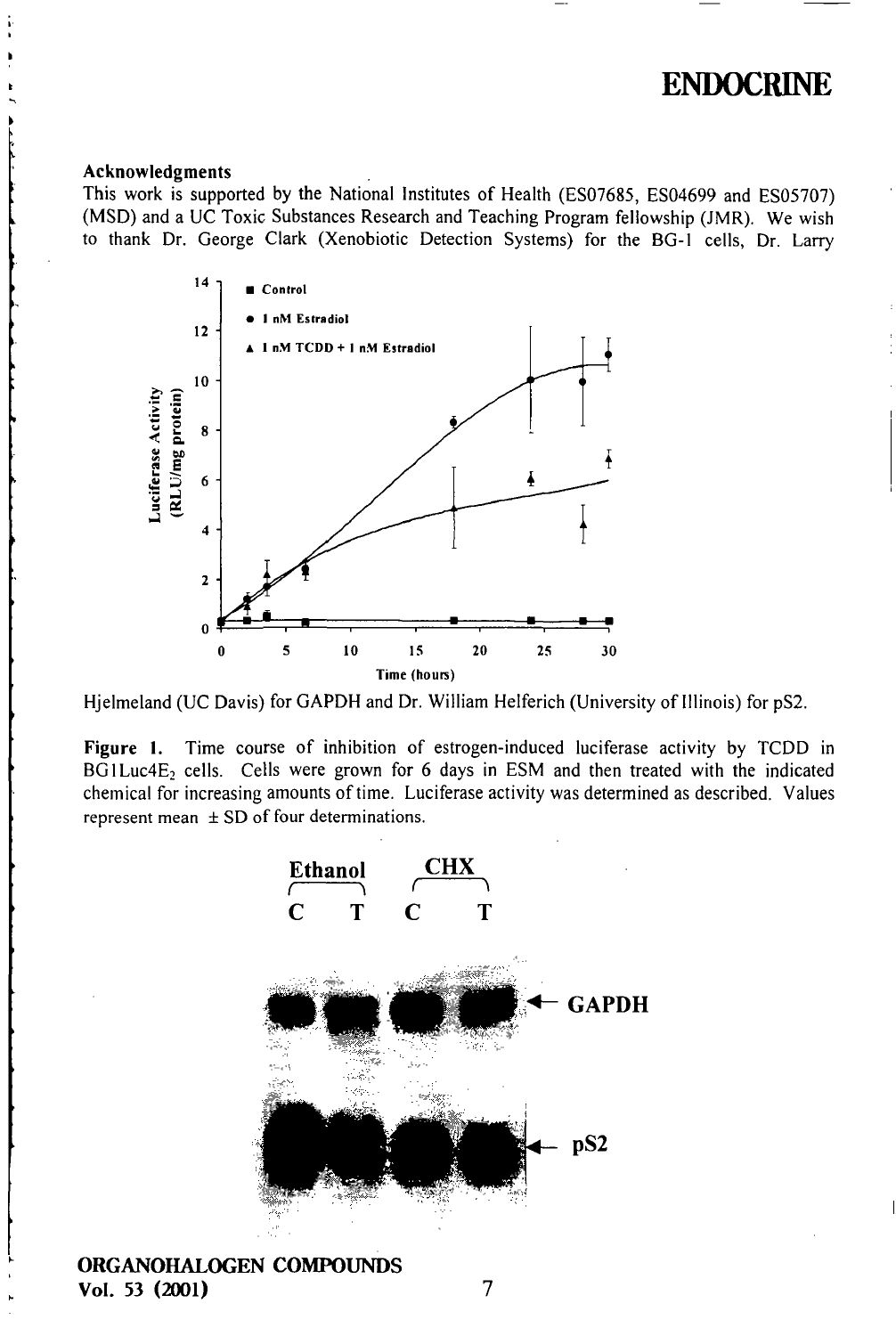Figure 2. Cyclohexamide blocks TCDD-dependent inhibition of estrogen-induced pS2 mRNA expression in BG1Luc4E<sub>2</sub> cells. Cells were grown in standard media and treated for 24 hours with DMSO (C) or 10 nM TCDD (T) with or without 10  $\mu$ M cyclohexamide (CHX). Isolation of RNA



and Northem analysis was cartied out as described in Materials and Methods. This experiment was performed in triplicate with similar results, and a representative blot is shown.

Figure 3. Proposed mechanism for the TCDD-dependent decrease in estrogen signaling in BG1Luc4E<sub>2</sub> cells. Abbreviations: BTM (basal transcriptional machinery), Hsp's (heat shock proteins), DREs (dioxin responsive elements), EREs (estrogen responsive elements), AhR (aryl hydrocarbon receptor), ARNT (AhR nuclear translocator), XAP2 (hepatitis B virus X-associated protein 2).

#### References

- 1. Davis, D.L. and Bradlow, H.L. (1993) Environ. Health Perspect. 101(5), 372-377.
- 2. Colbom, T., Vom Saai, F.S. and Soto, A.M. (1993) Environ. Health Perspect. 101(5), 378- 384.
- 3. Spink, D.C, Lincoln, D.W., Dickerman, H.W. and Gierthy, J.F. (1990) Proc. Natl. Acad. Sci USA 17,6917-6921.
- 4. DeVito, M.J., Thomas, T., Martin, E., Umbreit, T.H. and Gallo, M.A. (1992) Toxicol. Appl. Pharmacol. 113(2), 284-292.
- 5. Wang, X., Porter, W., Krishnan, V., Narasimhan, T.R. and Safe, S. (1993) Mol. Cell. Endocrinol. 96(1-2), 159-166.